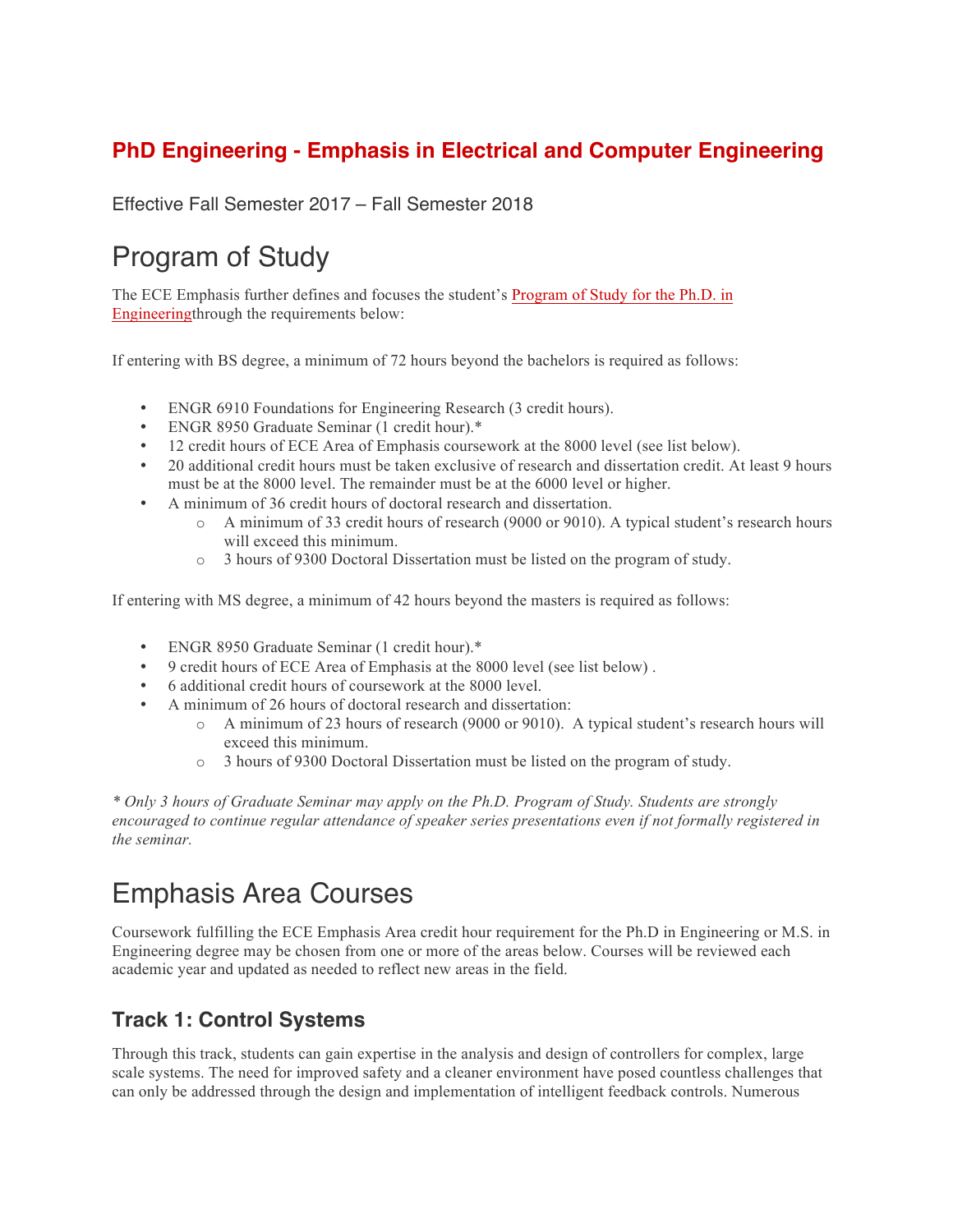emerging applications for controls include cyber-physical systems (e.g., smart grids and intelligent transportation systems) and biological networks.

- ENGR 8240 Instrumentation programming
- CSCI(ENGR) 8940 Computational intelligence
- ENGR 8990 Optimization Theory and Applications
- ENGR 8990- Nonlinear Control Systems
- ENGR 8990- Stochastic Control Systems

#### **Track 2: Electronics & Photonics**

Students develop an understanding of the design and analysis of systems involving electromagnetic waves from RF electronics to photonic systems for signal processing and communication and optical systems for image capture and processing. High-speed communication and signal processing at gigabit speeds requires sophisticated electro-optic systems that must be understood at both the device and the systems level. Modern optical imaging systems use a wide variety of electrical and photonic technologies to achieve everything from imaging biological systems at the nanometer scale to imaging distant galaxies.

- ELEE 8510 Microwave Photonics
- ENGR 8570 Topics in Advanced Microscopy
- ELEE 8530 Advanced Optics and Photonics
- PHYS 8201 Advanced Electromagnetic Theory I
- PHYS 8202 Advanced Electromagnetic Theory II
- ENGR 8270 Computational Nanomechanics
- ENGR 8310 MEMS Design
- ENGG 8840 Advanced Image Analysis

#### **Track 3: Cyber-physical Systems**

This track develops in students an understanding of engineered systems that are built from, and depend upon, the seamless integration of computational algorithms and physical components. Advances in CPS will enable capability, adaptability, scalability, resiliency, safety, security, and usability that will far exceed the simple embedded systems of today. CPS technology will transform the way people interact with engineered systems - just as the Internet has transformed the way people interact with information. New smart CPS will drive innovation and competition in sectors such as agriculture, energy, transportation, building design and automation, healthcare, and manufacturing.

- ENGR 8990 Real Time Programming
- ENGR 8980 Haptic/Tactile Sensors
- CSEE 8830 AR/VR 3D User Interface Design
- ENGR 8240 Instrumentation programming
- CSCI(ENGR) 8940 Computational intelligence
- CSCI 8820 Computer Vision and Pattern Recognition
- CSCI 8380 Advanced Topics in Information Systems
- CSCI 8250 Advanced Network Security Systems
- ENGG 8840 Advanced Image Analysis
- ENGR 8990 Optimization Theory and Applications
- INFO 8000 Foundations of Informatics for Research and Practice

## Selected Course Offerings